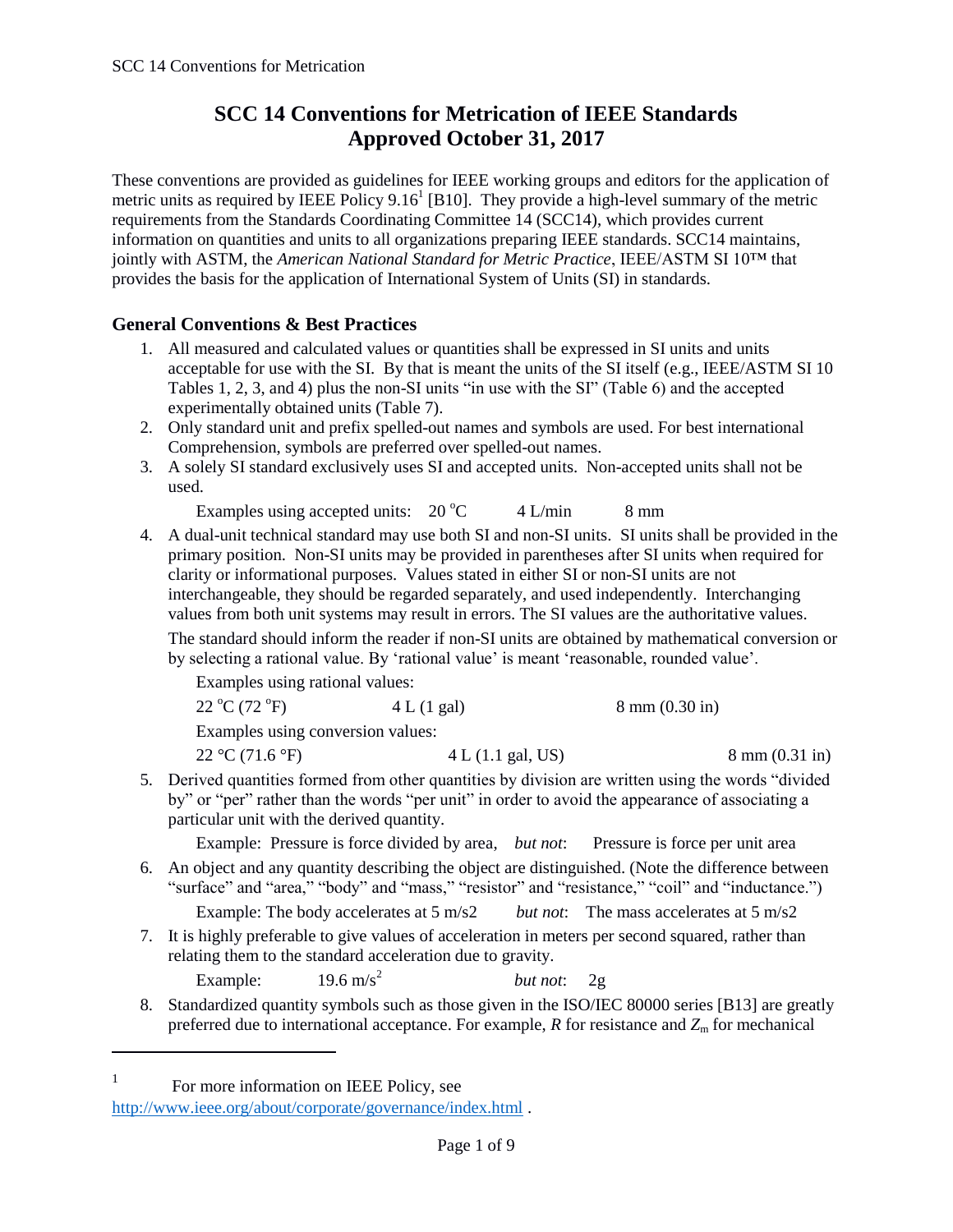impedance, and not words, acronyms, or ad hoc groups of letters shall be used. Similarly, standardized mathematical signs and symbols such as given in that same series shall be used, fo*r* example, "tan *x*" and not "tg *x*." More specifically, the base of "log" in equations is specified when required by writing  $\log_a x$  (meaning *log* to the base *a* of *x*); or lb *x* (meaning  $\log_2 x$ ),  $\ln x$ (meaning  $log_e x$ ), or  $lg x$  (meaning  $log_{10} x$ ) may be used [B12].

- 9. A non-SI quantity may be a rational or substitution value (e.g., not mathematically equivalent) or obtained from mathematical conversion according to the methods of IEEE/ASTM SI 10 Annex A and Annex B.8.
- 10. Metrication of *normative* annexes is required, and metrication of *informative* annexes is highly preferred, but not required.
- 11. Two sets of numeric equations can be provided; however, the SI numeric equations should be listed first, followed by the non-SI numeric equations. Note that quantity equations do not involve units of measurement and thus are independent of all measurement systems.
- 12. Metrication questions on a standard or guide that cannot be resolved by editors shall be referred to SCC14 Review Subgroup (send e-mail to SCC14@ieee.org).

# **Exceptions to Use of Metric Units**

- 1. The metric policy does not require metric products to be substituted for inch-based products [B1], [B4], and [B5]; however, it is recommended that all standards using non-metric fittings, wire sizes, material and valves provide alternative, equivalent metric devices.
- 2. A specific exception is given for trade sizes, such as AWG wire series and inch-based standards for fasteners. Such data need not be translated into metric terms. Documents using those should make the use of trade sizes clear when occurring. It is strongly preferred that mathematically equivalent metric values for those sizes be provided, either in place or in a table, for the sake of readers not familiar with those trade sizes.

Examples of mathematical equivalent value:

AWG 8 (diameter 3.26 mm, cross-sectional area 8.37 mm<sup>2</sup>, 7 wire strand)

1 in (25.4 mm diameter) bolt

- 3. Exceptions are permitted where a mechanical fit to an inch-based product is required, such as plugs and sockets.
- 4. Request for a specific exception: "IEEE Policy 9.16 recognizes the need for some exceptions and contains the following statement: Necessary exceptions to this policy, such as where conflicting industry practice exists, must be evaluated on an individual basis and approved by the responsible Major Board of the institute for specific period of time." In this case, a 'specific period of time' means, for example, life of the current revision, life of the standard, or a fixed period of time not to exceed 10 years.

SCC14, as part of the coordination process, shall review requests for individual exceptions and shall report its recommendation to the IEEE-SA Standards Board. The IEEE-SA Standards board may accept or not accept the recommendation from SCC14.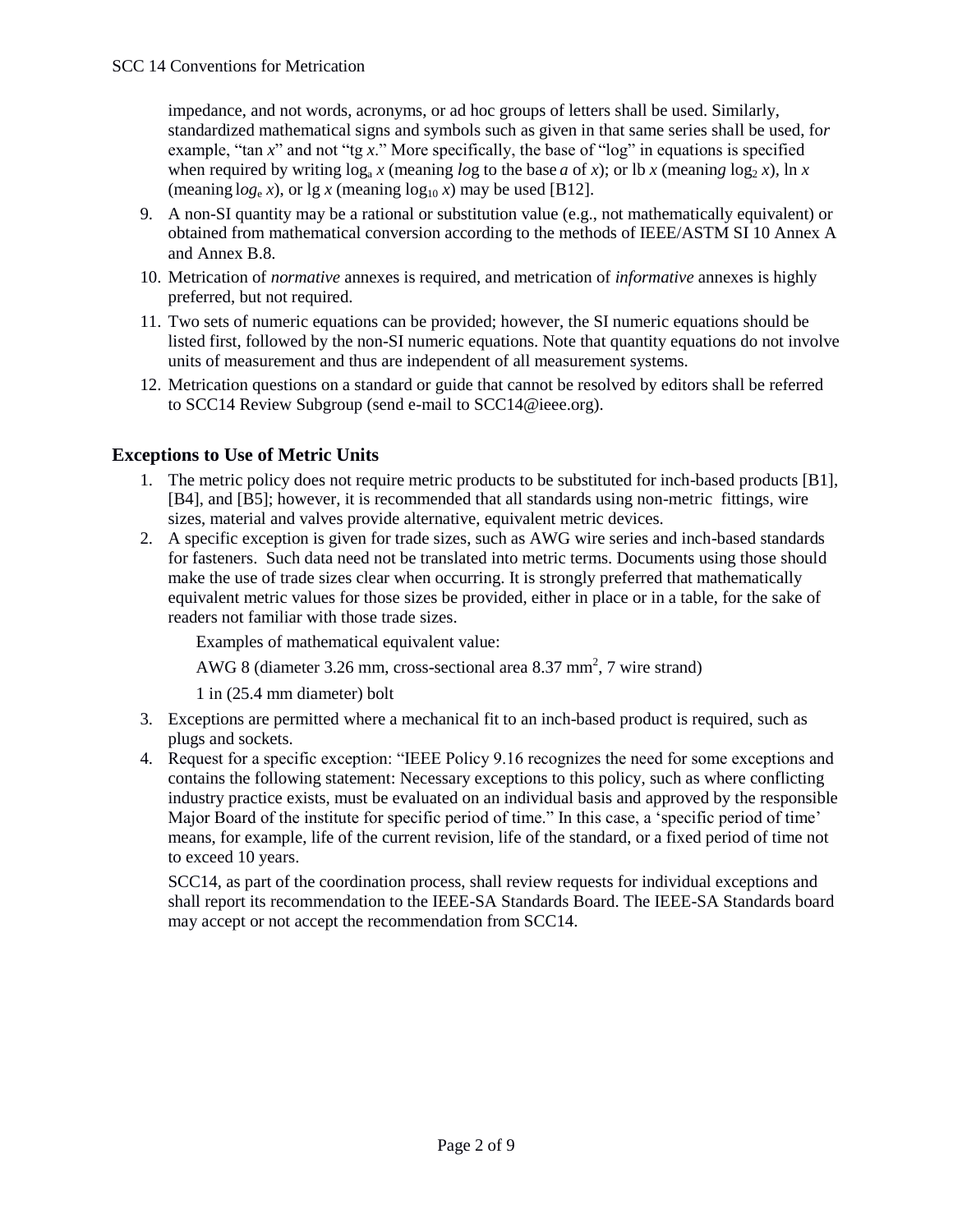$\overline{a}$ 

# **Instructions for Document Review Checklist<sup>2</sup>**

The following checklist is intended to help IEEE authors, working groups, and editors review the conformity of the standard with proper SI usage and the basic principles concerning quantities and units.

The checklist references found in square brackets indicate the clause(s) in which additional information may be found in *American National Standard for Metric Practice*, IEEE/ASTM SI 10-2016, which provides current information on quantities and units to all organizations developing IEEE standards.

The Document Review Checklist is provided separately on the following five pages, so that it can be utilized as a stand-alone document when required.

<sup>&</sup>lt;sup>2</sup> Adapted from the checklist from the Guide for the Use of the International System of Units (SI), National Institute of Standards and Technology (NIST), NIST Special Publication 811, 2008 Edition.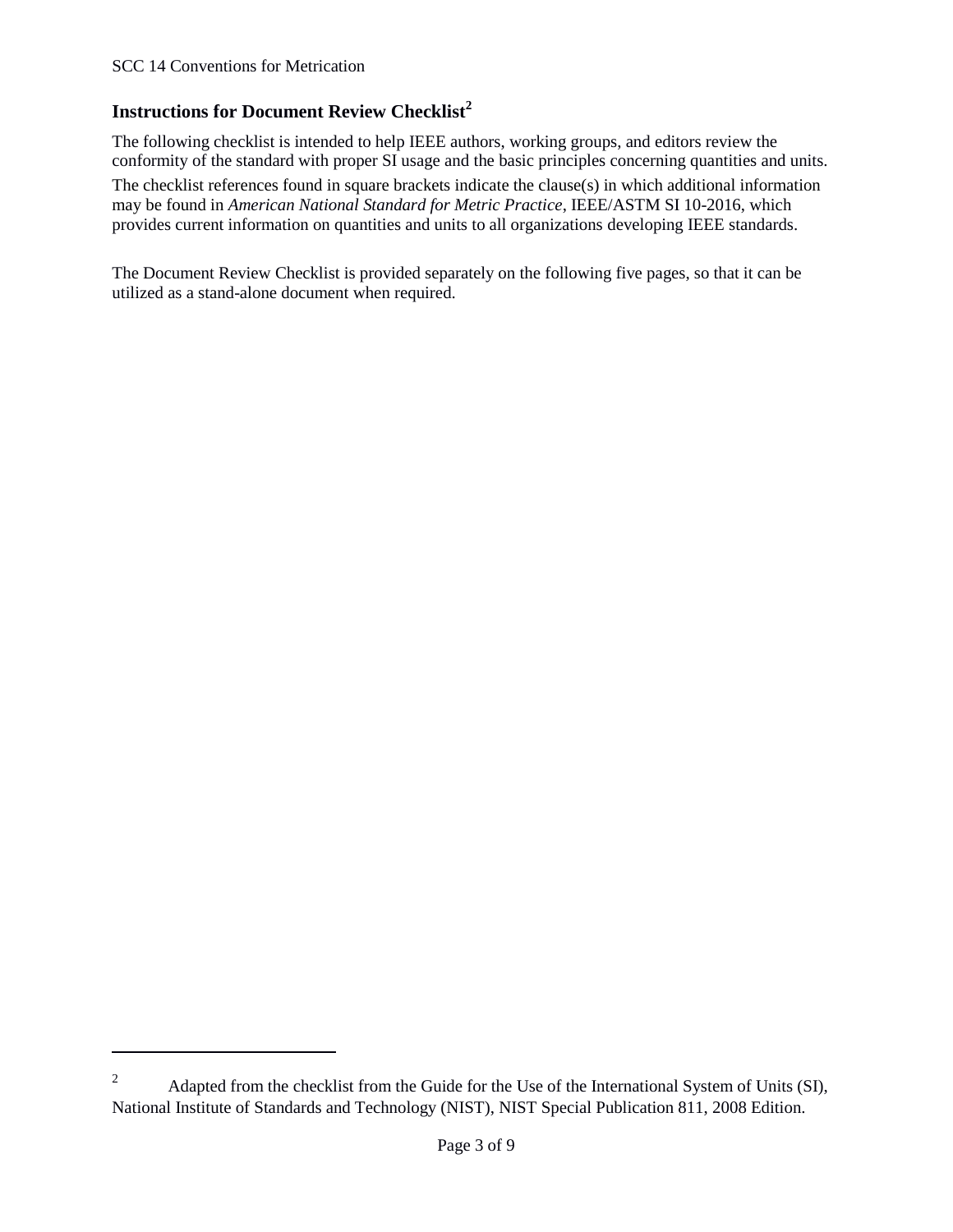| <b>Document Review Checklist</b> |                                |                                                                                                                                                                                                                                                                                                                                                                                                                                |                                                                                                                                                                                                                                                                                    |
|----------------------------------|--------------------------------|--------------------------------------------------------------------------------------------------------------------------------------------------------------------------------------------------------------------------------------------------------------------------------------------------------------------------------------------------------------------------------------------------------------------------------|------------------------------------------------------------------------------------------------------------------------------------------------------------------------------------------------------------------------------------------------------------------------------------|
| <b>SI Units</b>                  |                                |                                                                                                                                                                                                                                                                                                                                                                                                                                |                                                                                                                                                                                                                                                                                    |
| (1)                              |                                | The SI provides symbols to represent units, such as m for meter [3.5.1.2]. Only SI<br>units and those units recognized for use with the SI are used to express the values<br>of quantities. Equivalent values in non-SI units are given in parentheses following<br>values in acceptable units only when deemed necessary for the intended audience<br>in a dual unit technical standard [3.3.1]. For example, 1 cm (0.39 in). |                                                                                                                                                                                                                                                                                    |
| (2)                              | l I                            | Unacceptability of attaching information to units: Unit symbols (or names) are not<br>modified by the addition of subscripts or other information. Instead, modifiers<br>shall be affixed to quantity symbols where needed. The following forms, for<br>example, are used instead. [3.4.8.2 c)]<br>$V_{\text{ac}} = 1000 \text{ V}$<br>a mass fraction of 10 %                                                                 | $V = 1000 V_{ac}$<br>but not:<br>but not:<br>10 % ( $m/m$ ) or 10 % (by weight)                                                                                                                                                                                                    |
|                                  | Unit Names & Unit Symbol Usage |                                                                                                                                                                                                                                                                                                                                                                                                                                |                                                                                                                                                                                                                                                                                    |
| (3)                              | П                              | two unit names are combined multiplicatively (to form a derived unit) separating<br>the two unit names with a space is preferable but if not a hyphen shall be used,<br>neither a space nor hyphen are: watthour and voltampere. [3.5.3.1]                                                                                                                                                                                     | To avoid ambiguity, unit symbols are preferred over unit names [3.5.3.1 d)]. When<br>such as newton meter or newton-meter. Two derived units that may be written with                                                                                                              |
| (4)                              | ΙI                             | When two unit symbols are combined multiplicatively (to form a derived unit)<br>separating the two unit symbols with a raised dot is preferable but if not a space<br>neither a raised dot nor a space: Wh and VA. [3.5.3.2]                                                                                                                                                                                                   | shall be used. Exception: Two derived units have symbols that may be written with                                                                                                                                                                                                  |
| (5)                              | □                              | Unacceptability of unit symbols and unit names together: Unit symbols and unit<br>names are not mixed and mathematical operations are not applied to unit names.<br>[3.5.3.1, 3.5.3.2, and 3.5.3.3]                                                                                                                                                                                                                            |                                                                                                                                                                                                                                                                                    |
|                                  |                                | Unit symbols with mathematical<br>operator<br>kg/m <sup>3</sup><br>$kg \cdot m^{-3}$<br>Unit name with "per"<br>kilogram per cubic meter                                                                                                                                                                                                                                                                                       | But not:<br>Mixed unit name and unit symbol<br>kilogram/ $m^3$<br>kg/cubic meter<br>Unit name with math operation<br>kilogram/cubic meter<br>Unit symbol and textual "per"<br>$kg$ per m <sup>3</sup><br>Unit name and math operation<br>kilogram per meter $3$<br>kilogram per m3 |
| (6)                              | ΙI                             | Spell out units used in text without numerical values (e.g., "where the noise is<br>symbols are not to be used as shorthand or abbreviations for unit names in textual<br>contexts.                                                                                                                                                                                                                                            | given in decibels"). For units appearing with quantities, use standard symbols. Unit                                                                                                                                                                                               |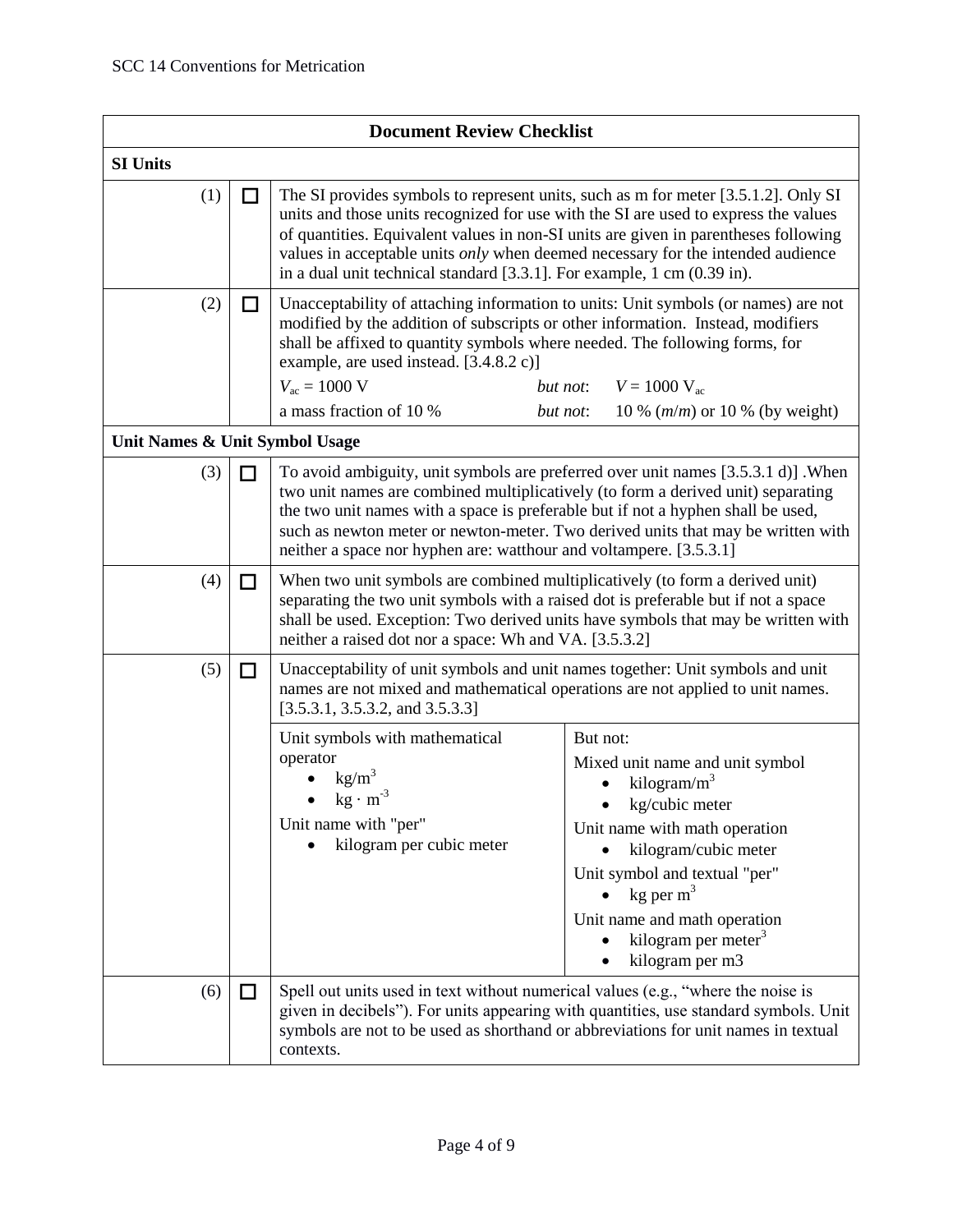| <b>Document Review Checklist</b> |        |                                                                                                                                                                                                                                                                                                                                                                                                                                                                                                                                                                                                                                                                                                                                          |                      |                                                                                                            |
|----------------------------------|--------|------------------------------------------------------------------------------------------------------------------------------------------------------------------------------------------------------------------------------------------------------------------------------------------------------------------------------------------------------------------------------------------------------------------------------------------------------------------------------------------------------------------------------------------------------------------------------------------------------------------------------------------------------------------------------------------------------------------------------------------|----------------------|------------------------------------------------------------------------------------------------------------|
| (7)                              | $\Box$ | Clarity in writing values of quantities. It is clear to which unit symbol a numerical<br>value belongs and which mathematical operation applies to the value of a quantity<br>because forms such as the following are used. [3.5.1.1 and 3.5.1.2]                                                                                                                                                                                                                                                                                                                                                                                                                                                                                        |                      |                                                                                                            |
|                                  |        | 35 cm $\times$ 48 cm                                                                                                                                                                                                                                                                                                                                                                                                                                                                                                                                                                                                                                                                                                                     | but not:             | $35 \times 48$ cm                                                                                          |
|                                  |        | 1 MHz to 10 MHz or (1 to 10) MHz but not:                                                                                                                                                                                                                                                                                                                                                                                                                                                                                                                                                                                                                                                                                                |                      | $1 MHz - 10 MHz$ or $1 to 10 MHz$                                                                          |
|                                  |        | 20 °C to 30 °C or (20 to 30) °C                                                                                                                                                                                                                                                                                                                                                                                                                                                                                                                                                                                                                                                                                                          | but not:             | 20 °C – 30 °C or 20 to 30 °C                                                                               |
|                                  |        | 123 $g \pm 2 g$ or $(123 \pm 2) g$                                                                                                                                                                                                                                                                                                                                                                                                                                                                                                                                                                                                                                                                                                       | but not:             | $123 \pm 2$ g                                                                                              |
|                                  |        | 70 % $\pm$ 5 % or (70 $\pm$ 5) %                                                                                                                                                                                                                                                                                                                                                                                                                                                                                                                                                                                                                                                                                                         | but not:             | $70 \pm 5 \%$                                                                                              |
|                                  |        | $240 \times (1 \pm 10\%) V$                                                                                                                                                                                                                                                                                                                                                                                                                                                                                                                                                                                                                                                                                                              | but not:             | $240 V \pm 10 %$ (one cannot add<br>240 V and 10 % since voltages and<br>percentages have different units) |
|                                  |        | $4 \text{ mm}$ , 6 mm, and 8 mm                                                                                                                                                                                                                                                                                                                                                                                                                                                                                                                                                                                                                                                                                                          | but not:             | 4, 6, and 8 mm                                                                                             |
|                                  |        | <b>Numerical Values and Symbols Format</b>                                                                                                                                                                                                                                                                                                                                                                                                                                                                                                                                                                                                                                                                                               |                      |                                                                                                            |
| (8)                              |        | The digits of numerical values having more than four digits on either side of the<br>decimal marker should be separated into groups of three using a thin, fixed space<br>(or condensed space) counting from both the left and right of the decimal marker.<br>For example, 15 739.012 53 is highly preferred to 15739.01253. In the case of four<br>digits, the space may be omitted unless needed to properly align digits in a table of<br>values. If there are only four digits on each side of the decimal marker, treat them<br>consistently. Commas are not used to separate digits into groups of three. [3.5.4.1]<br>When decimal fractions are used, always add a leading zero before decimals, (e.g.,<br>$(0.25)$ . $[3.2.1]$ |                      |                                                                                                            |
| (9)                              | П      | A fixed and non-breaking space between the numerical value and unit symbol,<br>even when the value is used as an adjective, except in the case of superscript units<br>for plane angle. Do not insert a hyphen, even when they are used as adjectives.<br>$[3.5.1.2 f]$ 3.5.1.2 e), and 3.5.2 d]                                                                                                                                                                                                                                                                                                                                                                                                                                         |                      |                                                                                                            |
|                                  |        | a 25 kg sphere                                                                                                                                                                                                                                                                                                                                                                                                                                                                                                                                                                                                                                                                                                                           | but not:             | a 25-kg sphere                                                                                             |
|                                  |        | an angle of 2°3'4"                                                                                                                                                                                                                                                                                                                                                                                                                                                                                                                                                                                                                                                                                                                       | but not:             | an angle of $2°3'4"$                                                                                       |
| (10)                             | ΙI     | Note that the raised circle is part of the unit symbol for degree Celsius, thus the<br>space appears before the raised circle degree symbol and not between it and the<br>uppercase C. (Symbols for non-SI temperature scales should be treated similarly in<br>dual-unit standards) [3.5.1.2.e)]<br>20 °C                                                                                                                                                                                                                                                                                                                                                                                                                               | but not:             | 20°C or 20° C                                                                                              |
|                                  |        |                                                                                                                                                                                                                                                                                                                                                                                                                                                                                                                                                                                                                                                                                                                                          |                      |                                                                                                            |
| (11)                             | LΙ     | Note that the percent symbol is a unit symbol. A fixed and non-breaking space<br>should appear between the percent symbol (%) and the preceding numerical value.<br>Use the % symbol not the word percent. [3.4.8.2.c)]<br>70 %<br>3 %                                                                                                                                                                                                                                                                                                                                                                                                                                                                                                   | but not:<br>but not: | 70%<br>3 percent                                                                                           |
| (12)                             | $\Box$ | Do not alter symbols to provide information with unit symbols (or names). For<br>example, the form "the water content is 20 mL/kg" is used and not "20 mL<br>$H_2O/kg$ " or "20 mL of water/kg." [3.5.1.3 e)]                                                                                                                                                                                                                                                                                                                                                                                                                                                                                                                            |                      |                                                                                                            |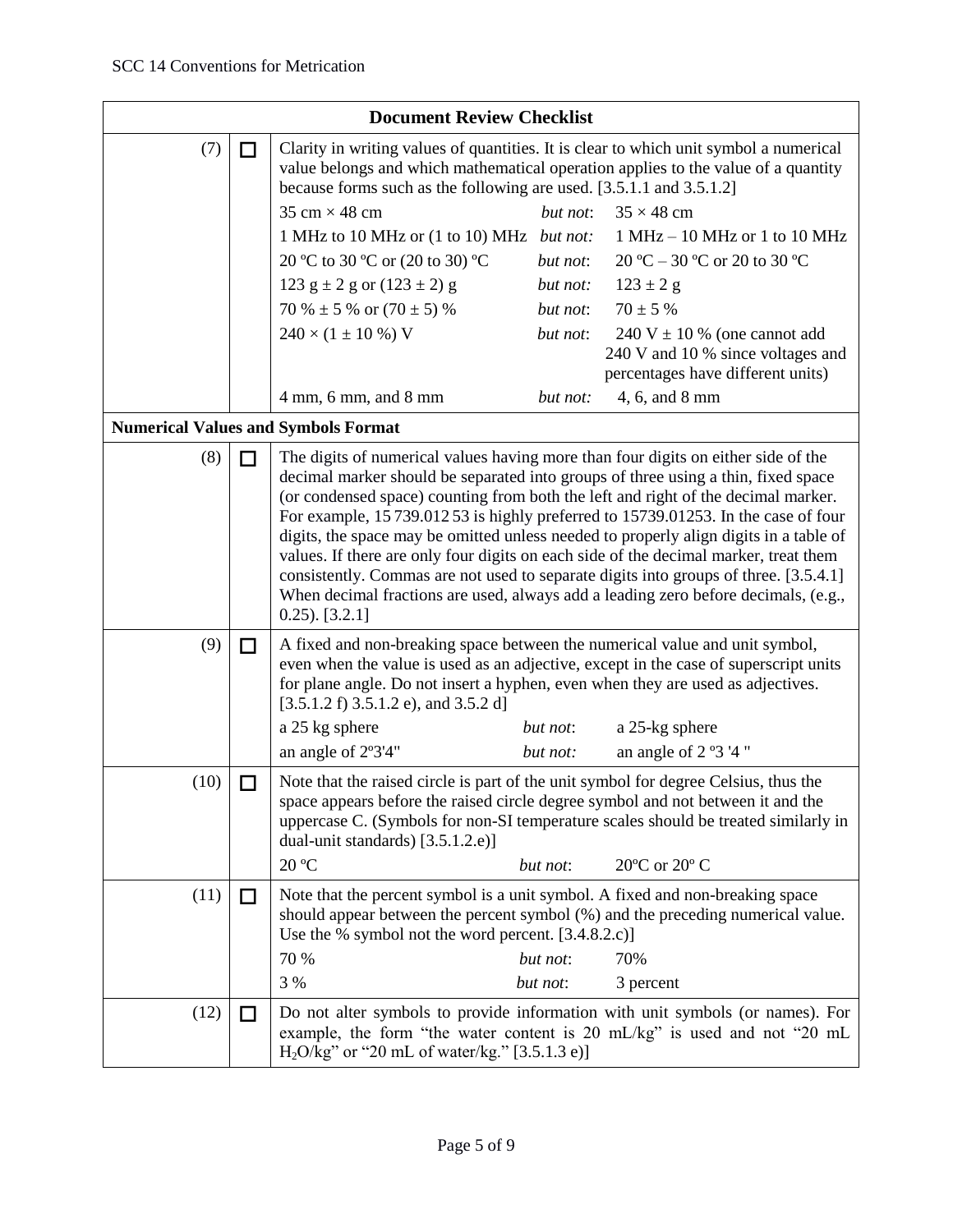| <b>Document Review Checklist</b> |     |                                                                                                                                                                                                                                                                                    |                                          |                                                                                                                                                                                                                                                                                                                                                       |
|----------------------------------|-----|------------------------------------------------------------------------------------------------------------------------------------------------------------------------------------------------------------------------------------------------------------------------------------|------------------------------------------|-------------------------------------------------------------------------------------------------------------------------------------------------------------------------------------------------------------------------------------------------------------------------------------------------------------------------------------------------------|
| (13)                             | l I |                                                                                                                                                                                                                                                                                    |                                          | Values of quantities are expressed in acceptable units using Arabic numerals and<br>the symbols for the units to be as independent of language as possible. $[3.5.1.2 e]$                                                                                                                                                                             |
|                                  |     | $m = 5$ kg                                                                                                                                                                                                                                                                         | but not:                                 | $m =$ five kilograms or $m =$ five kg                                                                                                                                                                                                                                                                                                                 |
|                                  |     | the current was 15 A                                                                                                                                                                                                                                                               | but not:                                 | the current was 15 amperes.                                                                                                                                                                                                                                                                                                                           |
| (14)                             | l I | and cannot be used as such, so $2 g_n$ is incorrect.<br>19.6 m/s <sup>2</sup>                                                                                                                                                                                                      | but not                                  | The standard acceleration due to gravity $g_n$ is a quantity and may be used with a<br>coefficient: $2g_n$ , with no space between the 2 and the g. But $g_n$ is not a unit symbol                                                                                                                                                                    |
|                                  |     |                                                                                                                                                                                                                                                                                    |                                          | 2g                                                                                                                                                                                                                                                                                                                                                    |
| <b>Fonts, Types, and Symbols</b> |     |                                                                                                                                                                                                                                                                                    |                                          |                                                                                                                                                                                                                                                                                                                                                       |
| (15)                             |     | Unit symbols are in roman type, and quantity symbols are in italic type with<br>and 2.5.1.3]                                                                                                                                                                                       |                                          | superscripts and subscripts in roman or italic type as appropriate. If the subscript<br>represents a quantity, it is italicized; otherwise, it should be in roman type. [3.5.1.2]                                                                                                                                                                     |
| Capitalization                   |     |                                                                                                                                                                                                                                                                                    |                                          |                                                                                                                                                                                                                                                                                                                                                       |
| (16)                             | П   | When a unit name is derived from a proper name, then the unit symbol is<br>capitalized. For example, pascal (Pa).<br>All other unit names are to start in lowercase unless the name is used at the<br>unit is degree Celsius and degree starts with a lowercase letter [3.5.2 a)]. |                                          | beginning of a sentence, which is rare. One exception is Celsius, but note that the<br>Use the capitalized letter L for liter to prevent confusion with the lowercase letter l                                                                                                                                                                        |
|                                  |     | with the number 1. For example, mL or L. [3.5.1.2]                                                                                                                                                                                                                                 |                                          |                                                                                                                                                                                                                                                                                                                                                       |
| <b>Plurals</b>                   |     |                                                                                                                                                                                                                                                                                    |                                          |                                                                                                                                                                                                                                                                                                                                                       |
| (17)                             | ப   | $3.5.1.2$ d)]<br>S<br>cm<br>kg<br>W                                                                                                                                                                                                                                                | but not<br>but not<br>but not<br>but not | Unit symbols such as m, s, V, are not appended to indicate plurals. They are not to<br>be followed by a period unless appearing at the end of a sentence. [3.5.1.2 c) and<br>SS<br>cms<br>kgs<br>W s                                                                                                                                                  |
| (18)                             |     |                                                                                                                                                                                                                                                                                    |                                          |                                                                                                                                                                                                                                                                                                                                                       |
|                                  |     | watt or kelvin meters per watt. [3.5.3.1 e)]                                                                                                                                                                                                                                       |                                          | To form the plural of a unit formed by multiplication of other units, use the plural<br>of the last unit in the product when spelling out unit names. For example: newton<br>meters, not newtons meter or pascal seconds, not pascals second. When a quotient<br>is involved, the last unit in the numerator is made plural. For example: kelvins per |
| (19)                             | ப   | and plural). [3.5.2]                                                                                                                                                                                                                                                               |                                          | Normal grammatical rules apply for the plurals of unit names. For example, henry<br>(singular) or henries (plural). Exceptions: lux, hertz, and siemens (both singular                                                                                                                                                                                |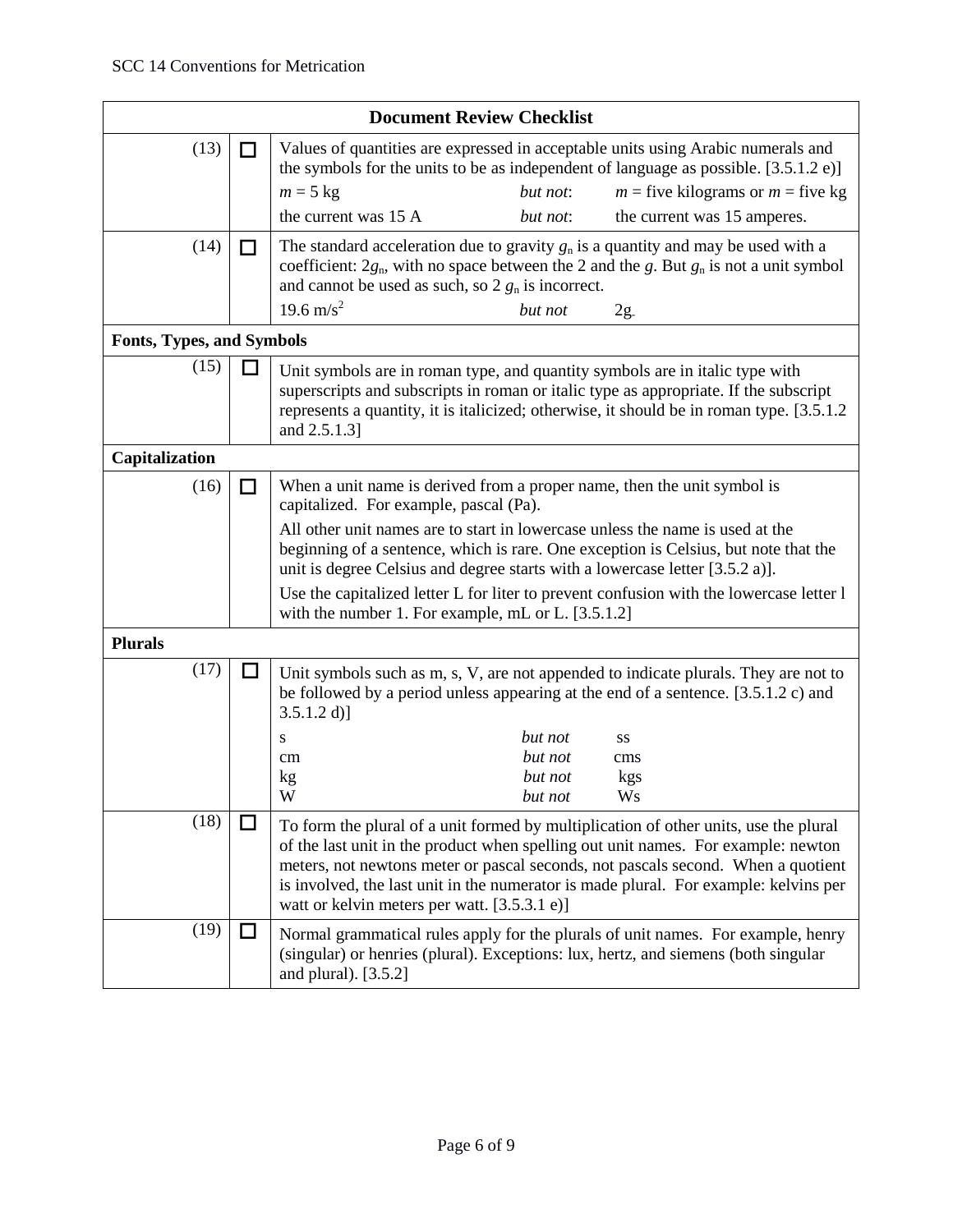$\overline{a}$ 

| <b>Document Review Checklist</b>    |   |                                                                                                                                                                                                                                                                                                                                                                                                                                                                                                                                                                                                                                                   |  |
|-------------------------------------|---|---------------------------------------------------------------------------------------------------------------------------------------------------------------------------------------------------------------------------------------------------------------------------------------------------------------------------------------------------------------------------------------------------------------------------------------------------------------------------------------------------------------------------------------------------------------------------------------------------------------------------------------------------|--|
| <b>Abbreviations &amp; Prefixes</b> |   |                                                                                                                                                                                                                                                                                                                                                                                                                                                                                                                                                                                                                                                   |  |
| (20)                                | ப | The combinations of letters "ppm," "ppb," and "ppt," and the terms part per<br>million, part per billion, and part per trillion, and the like, shall not be used to<br>express the values of quantities because they are language dependent terms. The<br>following form, for example, is used instead: $2.0 \mu L/L$ . [3.4.8.2 d)]                                                                                                                                                                                                                                                                                                              |  |
| (21)                                | ப | Do not use abbreviations such as sec (for either s or second), hr (for either h or<br>hour) cc (for either cm <sup>3</sup> or cubic centimeter), or mps (for either m/s or meter per<br>second). Only standard unit symbols, SI prefix symbols, unit names, and SI prefix<br>names are to be used. [3.5.1.2 g)]                                                                                                                                                                                                                                                                                                                                   |  |
| (22)                                |   | Prefixes. Do not insert a space between a prefix and unit symbol. Do not place a<br>space or a hyphen between the prefix and unit name. [3.5.1.2 f, 3.5.2 d]                                                                                                                                                                                                                                                                                                                                                                                                                                                                                      |  |
|                                     |   | but not:<br>mg<br>m g<br>milligram<br>milli gram<br>but not:<br>milligram<br>milli-gram<br>but not:                                                                                                                                                                                                                                                                                                                                                                                                                                                                                                                                               |  |
| <b>Equations</b>                    |   |                                                                                                                                                                                                                                                                                                                                                                                                                                                                                                                                                                                                                                                   |  |
| (23)                                | П | Equations between quantities are used in preference to equations between<br>numerical values. When a numerical-value equation is used, it is properly written<br>and the corresponding quantity equation is given where possible. [3.5.5.2]                                                                                                                                                                                                                                                                                                                                                                                                       |  |
| <b>Tables &amp; Graphs</b>          |   |                                                                                                                                                                                                                                                                                                                                                                                                                                                                                                                                                                                                                                                   |  |
| (24)                                | П | It is highly preferable to use quantity calculus to label table headings and graph<br>axes. Use quantity symbols instead of text, ensuring they are defined. For example:<br>$a/(m/s^2)$<br>f/kHz<br>C/pF<br>[3.5.5.2]                                                                                                                                                                                                                                                                                                                                                                                                                            |  |
| <b>Mass and Weight</b>              |   |                                                                                                                                                                                                                                                                                                                                                                                                                                                                                                                                                                                                                                                   |  |
| (25)                                | П | "The mass of a body is a measure of its inertial property or how much matter it<br>contains. The weight of a body is a measure of the force exerted on it by gravity or<br>the force needed to support it. Gravity on earth gives a body a downward<br>acceleration of about 9.8 m/s <sup>2</sup> ." <sup>3</sup> When the word "weight" is used, the intended<br>meaning sometimes is not clear. In science and technology, and thus technical<br>standards, weight is a force for which the SI unit is the newton; in commerce and<br>everyday use, weight is usually a synonym for mass, for which the SI unit is the<br>kilogram. [Annex C.6] |  |

<sup>&</sup>lt;sup>3</sup> National Institute of Standards and Technology (NIST), Handbook 44, 2017, Appendix B – Units and Systems of Measurement, page B-10.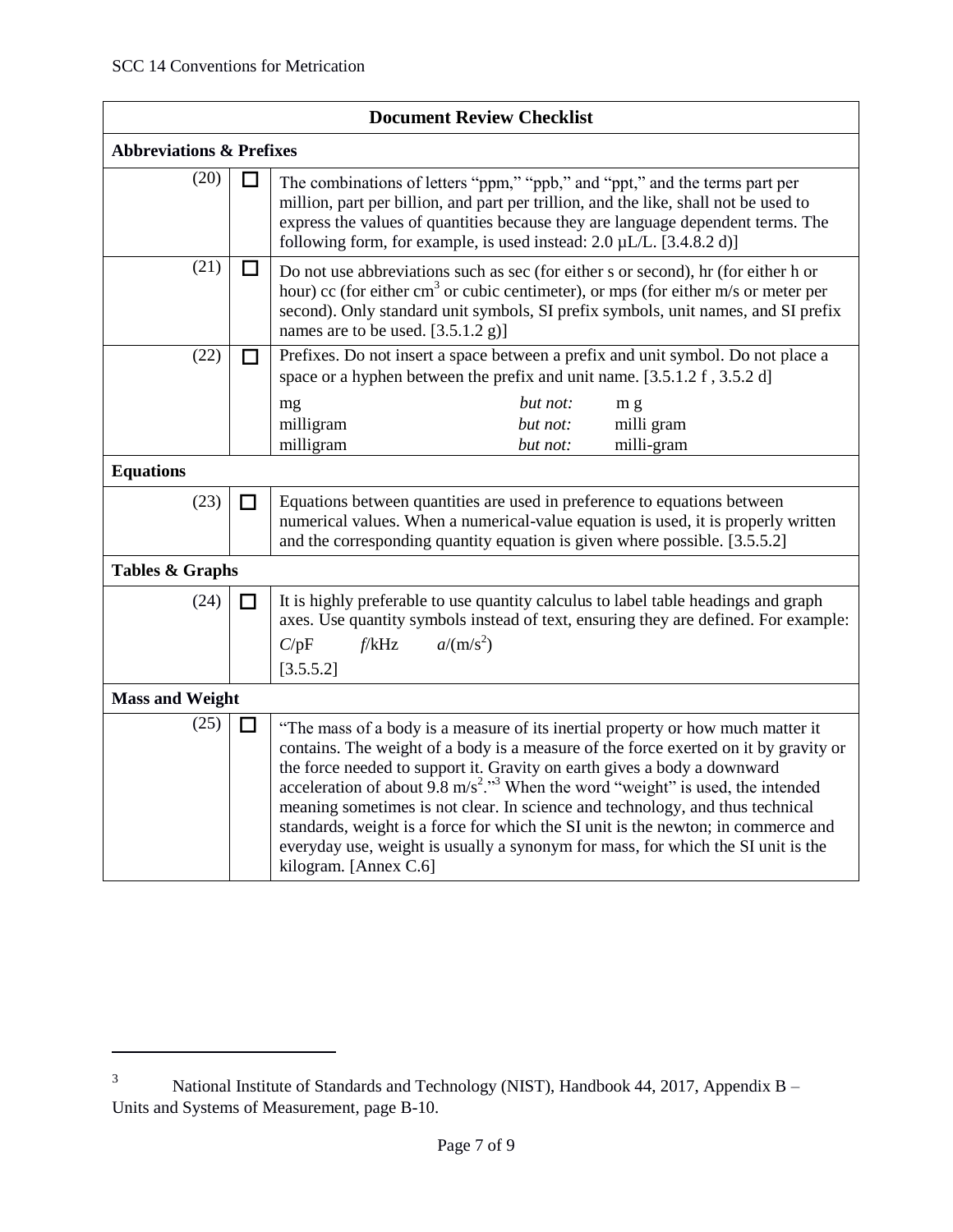| <b>Amount-of-Substance, Concentration, and Molality</b> |  |                                                                                                                                                                                                                                                                                                                                                                                                                                                                                                                                                       |  |
|---------------------------------------------------------|--|-------------------------------------------------------------------------------------------------------------------------------------------------------------------------------------------------------------------------------------------------------------------------------------------------------------------------------------------------------------------------------------------------------------------------------------------------------------------------------------------------------------------------------------------------------|--|
| (26)                                                    |  | The obsolete term normality and the unit symbol N, and the obsolete term molarity<br>and the unit symbol M, are not used, but the quantity amount-of-substance<br>concentration of B (more commonly called concentration of B), and its symbol $c_B$<br>and SI unit $mol/m3$ (or a related acceptable unit), are used instead. Similarly, the<br>obsolete term molal and the symbol m are not used, but the quantity molality of<br>solute B, and its symbol $b_B$ or $m_B$ and SI unit mol/kg (or a related SI unit), are used<br>instead. [3.5.3.4] |  |